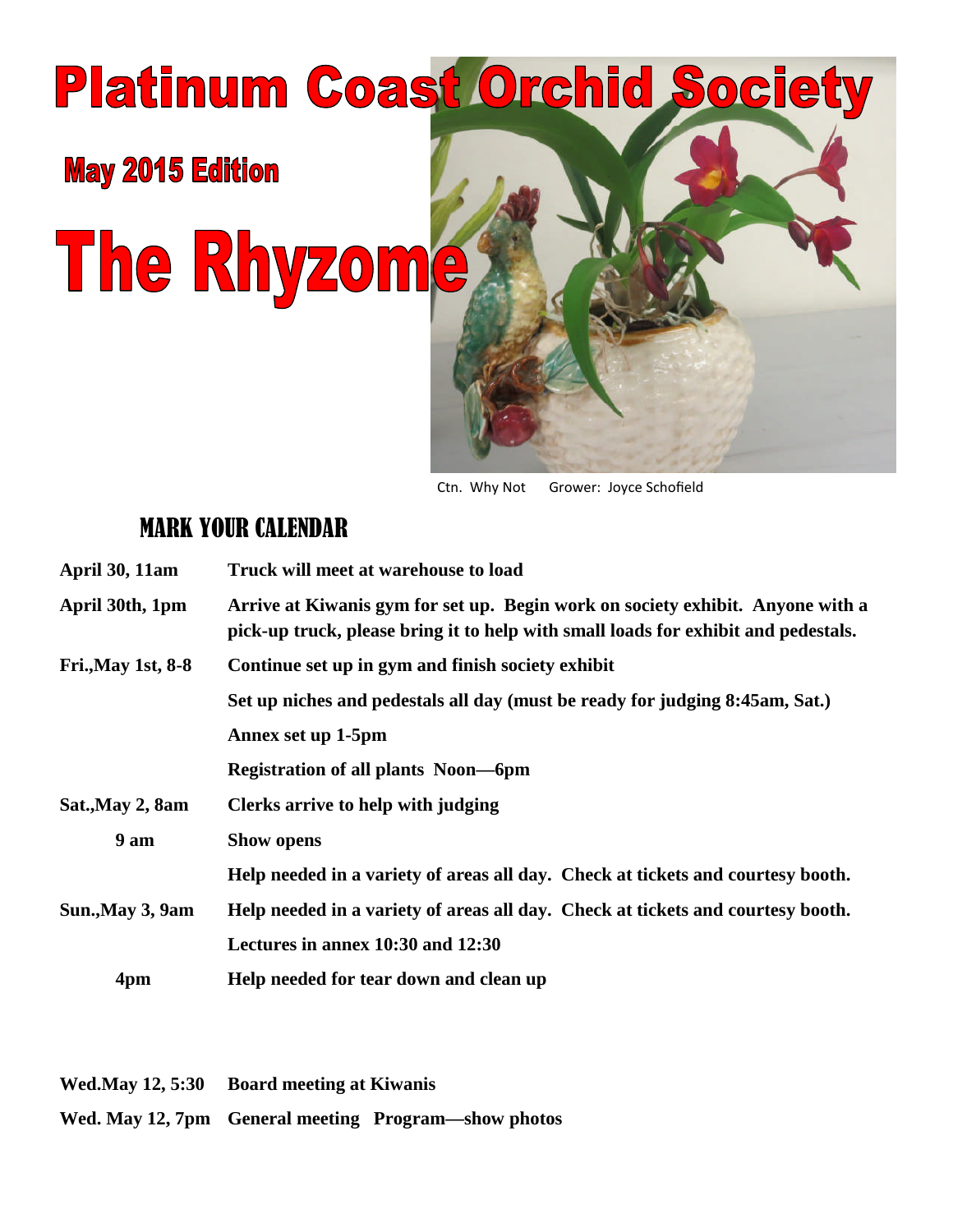# **2015 PCOS OFFICERS & CHAIRS**

## **PRESIDENT**

#### **Cathy Virata**

**536-2095 President@PlatinumCoastOrchidSociety.org**

# **VICE PRESIDENT**

#### **Holly Pardi**

**604-9954 VP@PlatinumCoastOrchidSociety.org**

# **TREASURER**

#### **Joyce Schofield**

**783-5200 Treasurer@PlatinumCoastOrchidSociety.org**

## **SECRETARY**

**Patti Scholes 459-9327**

**Secretary@PlatinumCoastOrchidSociety.org**

# **PAST PRESIDENT**

**Dennis Gollehon**

**427-6959**

## **DIRECTORS**

**Joann Amos**

**Camille Theobold**

**Nadine Kern**

**Margaret Croucher**

#### **MEMBERSHIP**

**Joyce Schofield**

**NEWSLETTER EDITOR**

**Patti Scholes**

**SUNSHINE/AOS LIAISON**

**Betty Adamson**

**PLANT FORUM**

**Betty Adamson**

**GREETER Wendy Benison**

**PROGRAMS**

**Judy Law**

**PHOTOGRAPHER**

**Charlie Scholes**

**Jan Castillo**

**RAFFLE**

**Karen Snee**

**PUBLICITY**

**Ann Colchin**

**REFRESHMENTS**

**May—Judy Law**

**June—**

**\*Thank you, Maria Maloney, for March's refreshments. They were delicious.\*\*\***

*Please consider being responsible for refreshments at a monthly meeting. If you have signed up and are not listed here OR if you would like to sign up for a month, please let Patti know at the meeting (or you can just hit reply and send by email.). Be sure to keep your receipts so you can be reimbursed by the club. You can make it simple by just picking up some iced tea and cookies at the store or you can surprise us with some special treats…..it's up to you.*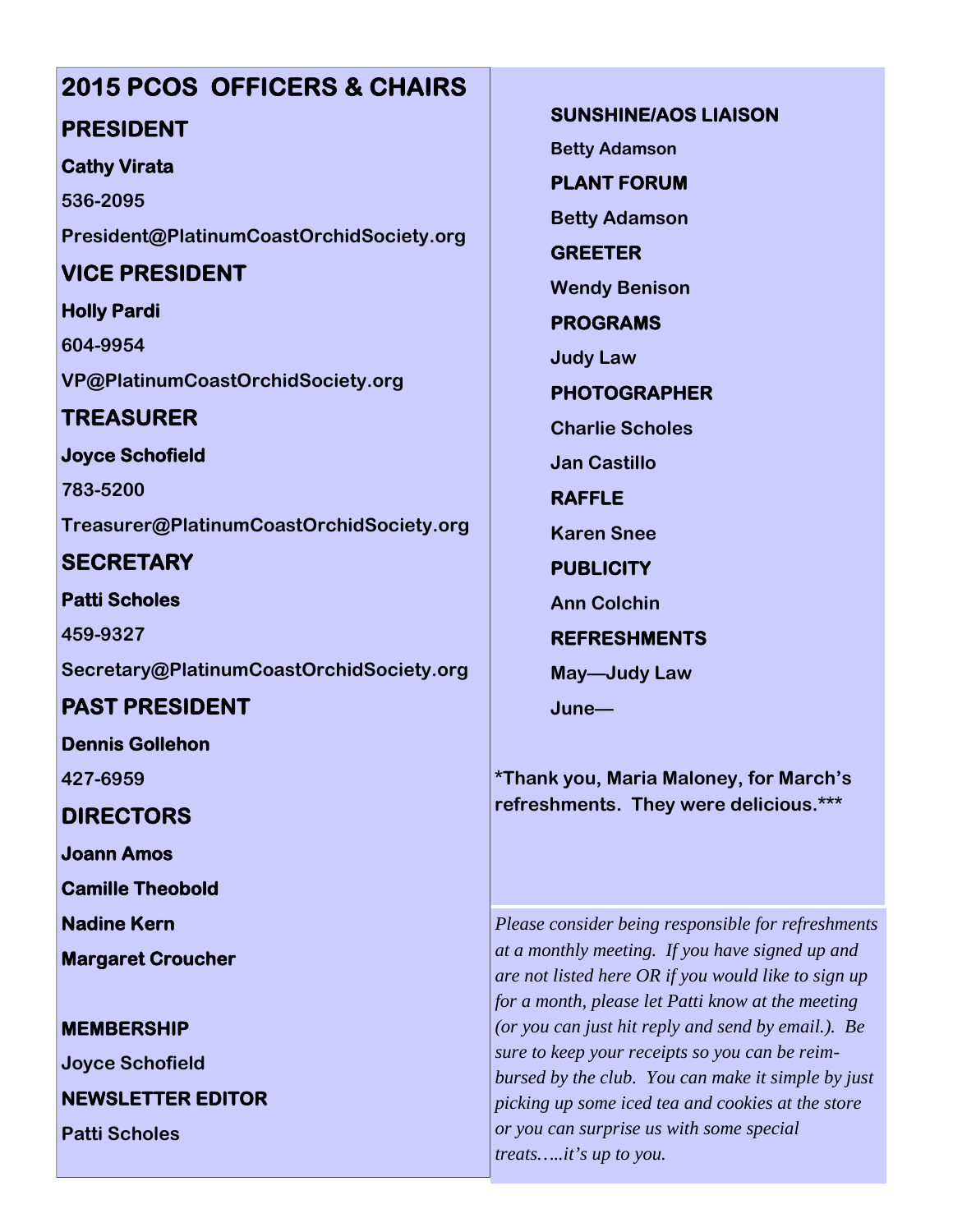# GREAT PLACES FOR MEMBERS TO FIND INFORMATION ON ORCHIDS:

1.. Programs—Take notes someday they will make sense

2. AOS Magazine articles. "Orchids" is available at every meeting. Check out the great articles in this month's edition.

3. Members - Ask longtime members about orchids, but realize that your yard and potting choices are key. We all use trial and error to succeed.

4. Internet sites—**www.aos.org**— This AOS site has the answer to almost any question.

5. Rambles at members' homes to help you identify the best way to grow your orchids.

**UPCOMING SHOWS**

- **May 2-3 Platinum Coast Orchid Society** Kiwanis Island Park Gym, Merritt Island
- **May 9-10 Volusia County Orchid Society** Volusia County Fairgrounds, Deland

**May 15-17 Redland International Orchid Festival** Redland Fruit and Spice Park Homestead, FL



Above: Brassia Rex 'Lea' Growers: Joan and Ed Lehnert

Below: Blc. Chia Lin Growers: Betty and Jim Adamson



SUNSHINE: Deepest sympathy to former member Lee Barnhart on the passing of his wife, San. Best wishes to Lois Hicks as she continues to receive treatment. We miss seeing her so much. A special welcome back to Elaine Chambers. She completed her treatment and is now back in the swing of things.

Congratulations to Jim Adamson for his Best Large Cattleya Award at the Central Florida Orchid Society show. It was, of course, Blc Chia Lin 'Super Gold'. A lot of you saw it at the April meeting.

**Raffle Fun**

**Every current member who wears a nametag to the meeting will receive a raffle ticket for an orchid drawing.**